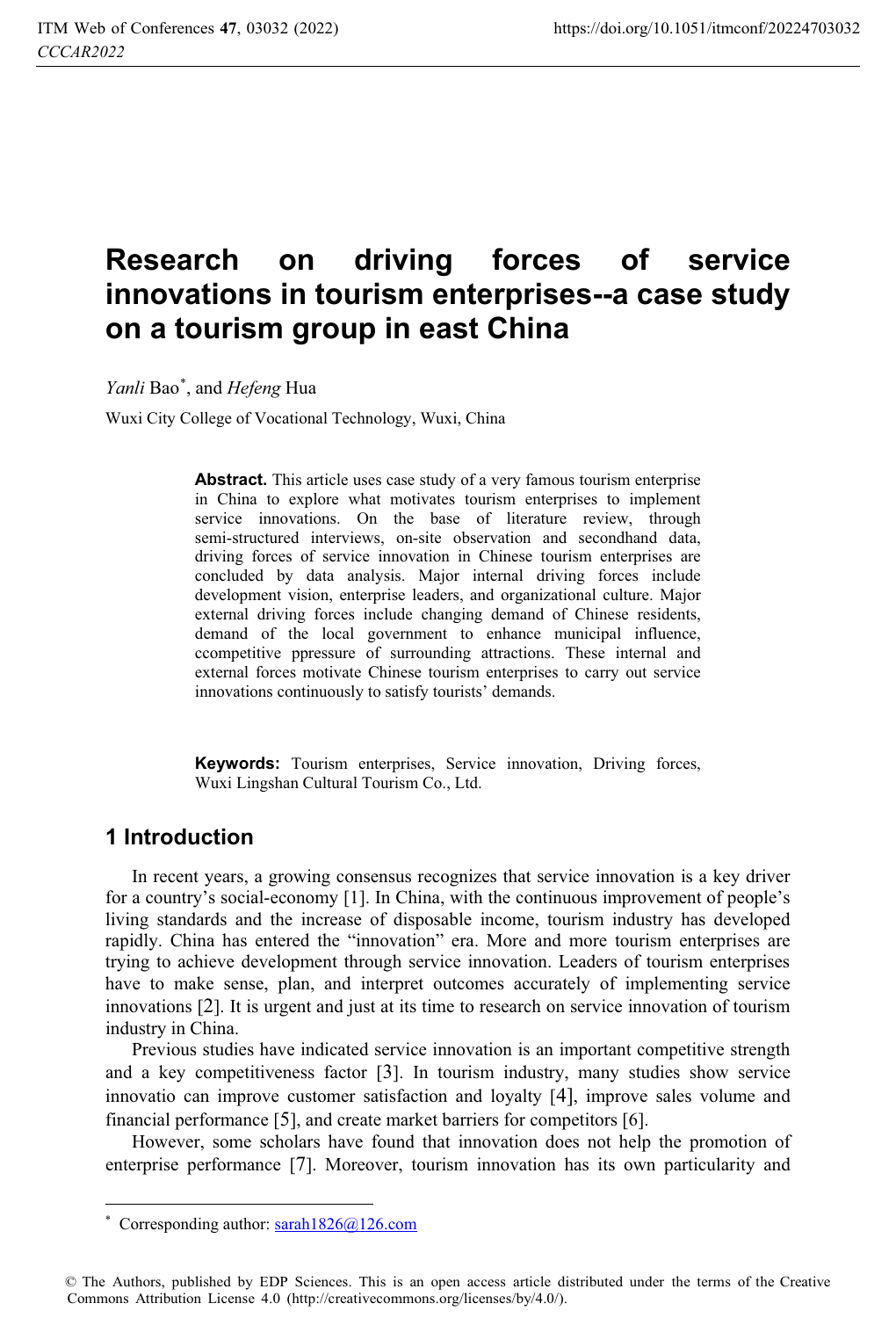complexity, which brings great challenges to researchers. "Tourism innovation" should take into account the particularity of the production and sales of tourism products, namely, simultaneity of production and consumption, participation of consumers, invisibility of service, and integration of various services [8]. Hjalager pointed out that due to the comprehensiveness and relevance of tourism industry, innovation is often the result of joint efforts of all stakeholders [9]. Therefore, it is difficult to study the service innovation of tourism enterprises.

This paper analyzes the driving forces of service innovation in Chinese tourism enterprises. For the doubtful idea, this study hopes to test whether or not service innovation has a positive effect on performance through China's tourism industry. By comparing with the existing research results, this paper will contribute to the theory of service science.

# **2. Literature review**

### **2.1 Service innovation**

Service innovation mainly refers to the application of new ideas and technologies in the service process to improve and change the existing service processes and service products, improve the existing service quality and service efficiency, expand the service scope, update the service content, increase the new service items, create new value for customers, and finally improve competitiveness of enterprises. The process of service innovation includes conceptual stage, development stage and protection stage [10]. Gallouj and Weinstein classified service innovation into six types, namely, radical innovation, improving innovation, incremental innovation, specialized innovation, reorganization innovation and formal innovation [11]. Hertog puts forward the famous "a four-dimension model of service innovation", and pointed out the four dimensions of innovative activities of service enterprises, namely, new technology, new service concept, new delivery system and new customer interface[12].

### **2.2 Driving forces of service innovation**

The driving forces of service innovation are the factors that influence and encourage innovations. Some scholars believe that the internal driving force of tourism enterprise innovation mainly comes from entrepreneurs [13]. While market demand, technology and industry cluster are the main external driving forces. Among them, customer demand is the most important [14].

The driving force model of service innovation proposed by Sundbo and Gallouj (1998) is most famous [15]. The model identifies internal and external dynamic elements on the boundary of an enterprise, the former including strategy and management, staff, R & D, and the latter being divided into actors and tracks. The actors include suppliers, competitors, customers and public management departments; the tracks include technical, professional, social, managerial, and system tracks. Scholars generally regard the internal forces as more important driving force for innovations [16]. But Chinese scholars point out that external factors such as technology, customer demand, market competition and government policy are the key driving forces of service innovation [17]. For China's tourism enterprises, policies and customer needs are more powerful. Laws and regulations especially for Chinese tourism industry issued in recent years have played a key role in speeding up the development of tourism enterprises.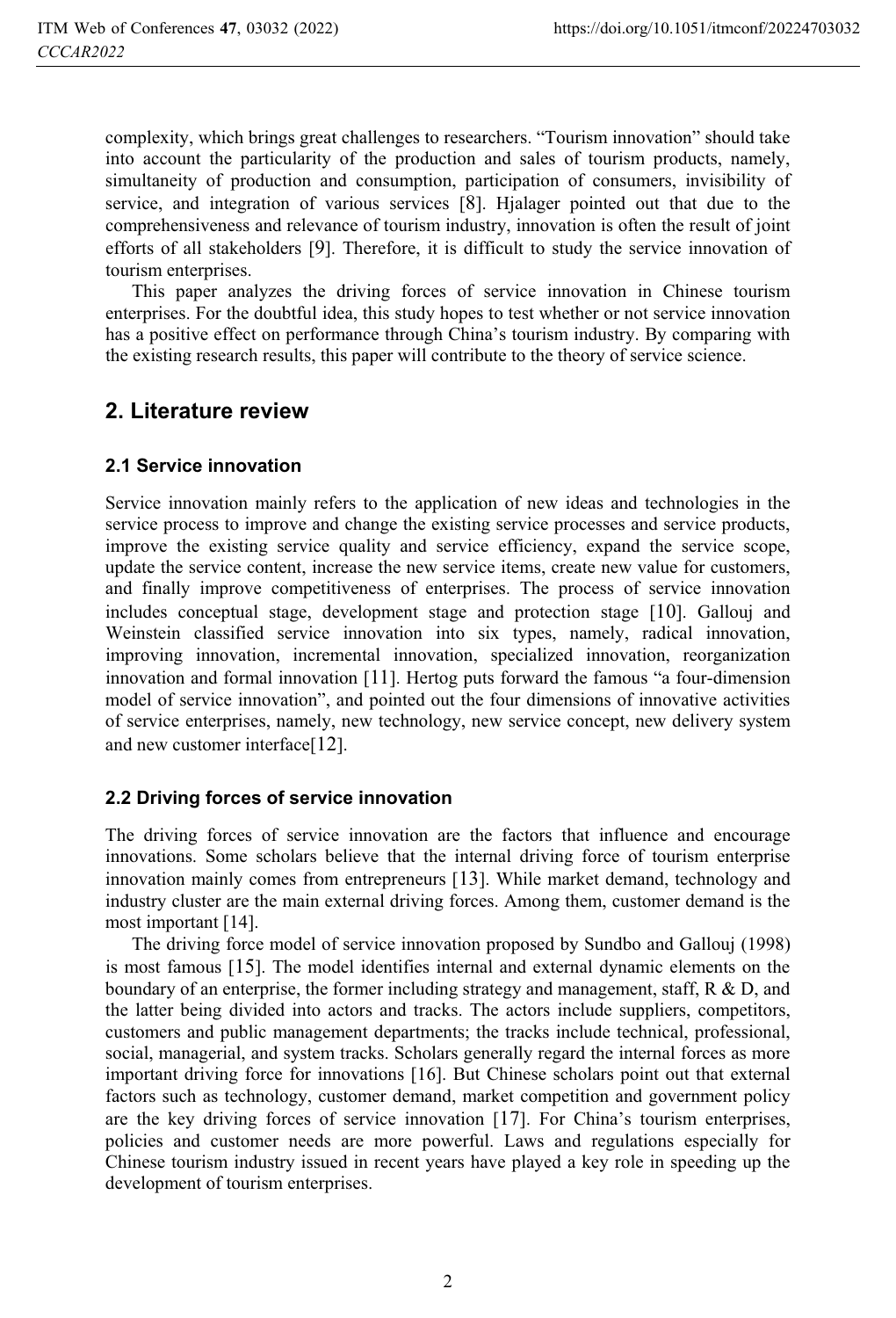Existing research results are mainly made in the western developed countries, because in these areas, scholars have more interest in tourism industry. There are still some research gaps in the depth and breadth of research on tourism enterprises between Chinese and foreign academics. In recent years, China's tourism enterprises are developing quickly, and their business scope is expanding. Thus, there will be much to be researched on the innovative development of Chinese tourism enterprises.

# **3 Methodology**

This paper aims to explore driving forces of tourism service innovation which belongs to exploratory research [18], so the case study method is the most suitable research strategy [19]. Case study is an effective way to explore the innovations in tourism industry of different countries through direct observations and thorough interviews with the related members [20].

### **3.1 Research sample**

We choose Wuxi Lingshan Cultural Tourism Group (hereinafter referred to as Lingshan) for the case study. Lingshan is located in Wuxi, Jiangsu province of China. It is a state-owned cultural tourism group which runs theme parks, hotels, catering, arts and crafts, and other diversified businesses. After more than twenty years of innovative development, it has achieved great success which succeeds in ranking among the top brands of Chinese cultural tourism and becomes a famous cultural scenic spot.

Its service innovation has been recognized by Chinese tourism and academic circle. It is also a microcosm of China's tourism innovation over the past 20 years. The experience and model of its service innovation are worth learning. It is also valuable for developing the theory of service innovation of tourism enterprises.

Since 2006, the research team has been watching closely on Lingshan, and has experienced its major innovation events. Many interviews were conducted among ordinary employees, customers, product suppliers, distributors, and business owners around Lingshan. In addition, it has a wealth of information on service innovation which has been disclosed to the public through formal channels, such as annual report and news on its websites.

#### **3.2 Data collection and analysis**

The data sourcing and collecting of the case follow the research recommendations of Eisenhardt (1989) and Yin (2003). This study uses a variety of data, including semi-structured interviews, on-site observation and secondhand data. Secondhand data include published articles, materials obtained from enterprises, and public information on government websites, corporate websites or corporate publicity materials.

Firstly, the interview outline is composed of open questions. The initial interviewees include major leaders and the executors of innovative activities, such as key leaders, senior managers, department managers and so on. The interviews were done in one year. The average interview time of each was about 1.5 hours. At least 3 researchers participated in each interview, forming a triangle team of researchers so as to ensure the validity of the interview. In order to improve the credibility, a complete chain of evidence, and deeper surveys were conducted with on-site observation. Secondly, after collecting the data, two participants of the research group analyzed the data together. Unclear or inconsistent questions were submitted to the research group. Finally, by communicating with the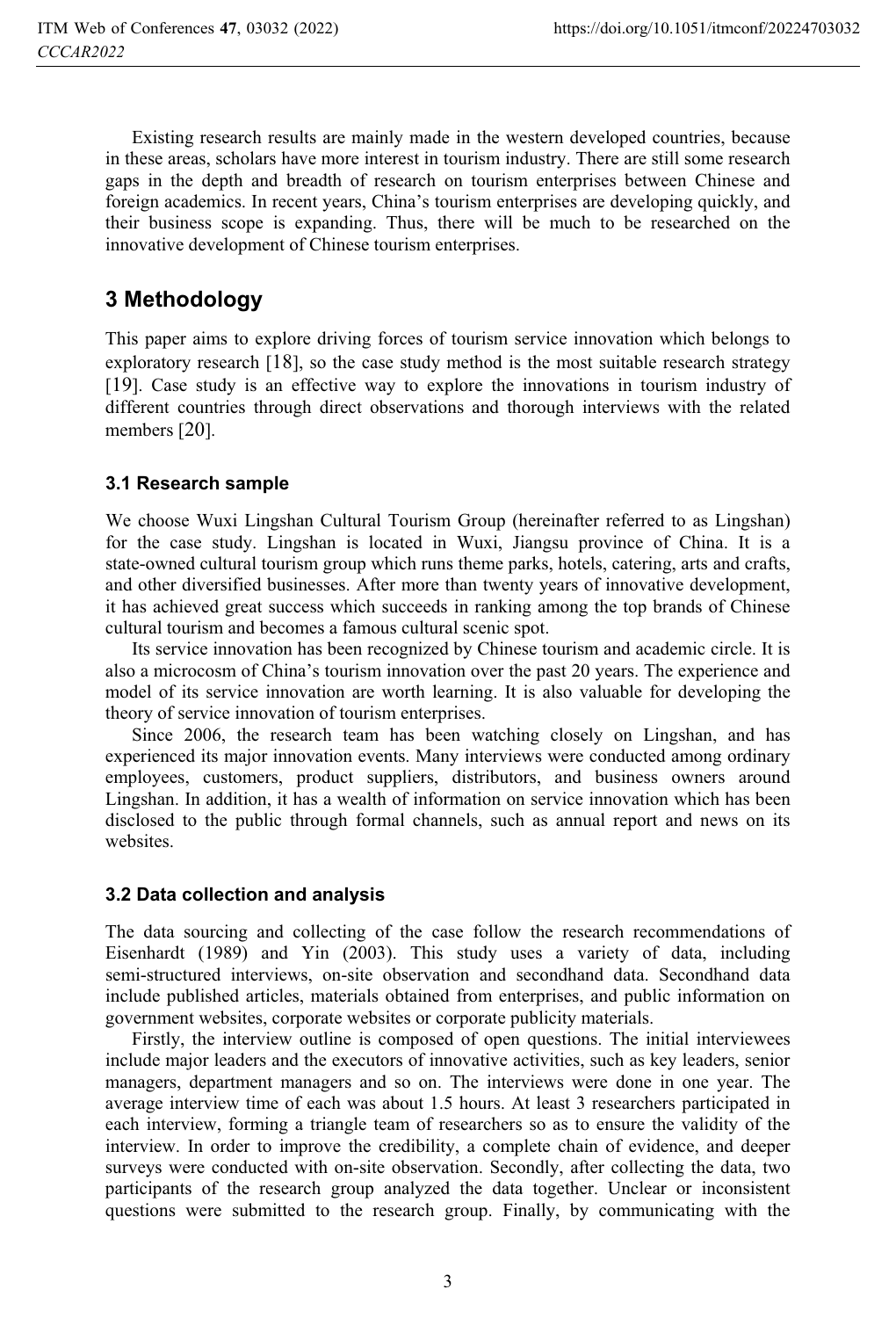relevant persons, the authors finally reached a consensus to ensure reliability and validity of the data.

# **4 Research findings**

### **4.1 Major internal driving forces**

#### *4.2.1 Development vision*

Lingshan is an ambitious enterprise with a big vision. In the early days, it stick to the Buddhist thought "help the public to get rid of worries and render them happiness" as its motivation. With the unique innovative thinking, Lingshan created cultural carriers of Buddhism for Chinese people. Lingshan is always developing itself towards bigger vision by integrating traditional culture into the innovation of Chinese temporary cultural treasure and heritage for the future. Thus, it has proposed the strategy to change itself from a famous Chinese cultural tourism industry group to a first class cultural and creative planning service provider, offering other tourism companies integrated services of designing tourist attractions and activities.

#### *4.1.2 Enterprise Leaders*

Enterprise leaders are the key internal driving forces of tourism enterprises' innovation. Their sense of mission, spirit of innovation, innovative abilities, attitude towards failure are very important to the development of enterprises.

In this case, leaders of Lingshan always take "creating classics" as their own responsibility, and they constantly strengthen innovative ideas, establish innovative incentive mechanism, and form an innovative corporate culture inside Lingshan. Chairman of Lingshan puts forward the concept that scenic spots not only should create joy and participation chances for visitors, but also create emotional incentives for them. Under its leaders' guidance, Lingshan has persisted in continuous innovations for more than 20 years.

#### *4.1.3 Organizational culture.*

In Lingshan group, there is an atmosphere of "difficulty-seeking, changing-thinking and innovating". The culture of Lingshan can be condensed into "creativity, innovation and creation". Staffs of Lingshan are always encouraged to bring in new ideas with rewards in the form of prize and praise in public.

### **4.2 Major external driving forces**

### *4.2.1 Changing demand of Chinese residents*

Among all the external driving forces of tourism service innovation, tourists' demand is the most important one. In the past 20 years, Lingshan has persisted in the market-oriented policy, making in-depth study of the changing demand of Chinese residents and showing respect to the tourists. Since its opening in 1997, it has received 60 million visitors because it is always trying its best to meet the demands of customers.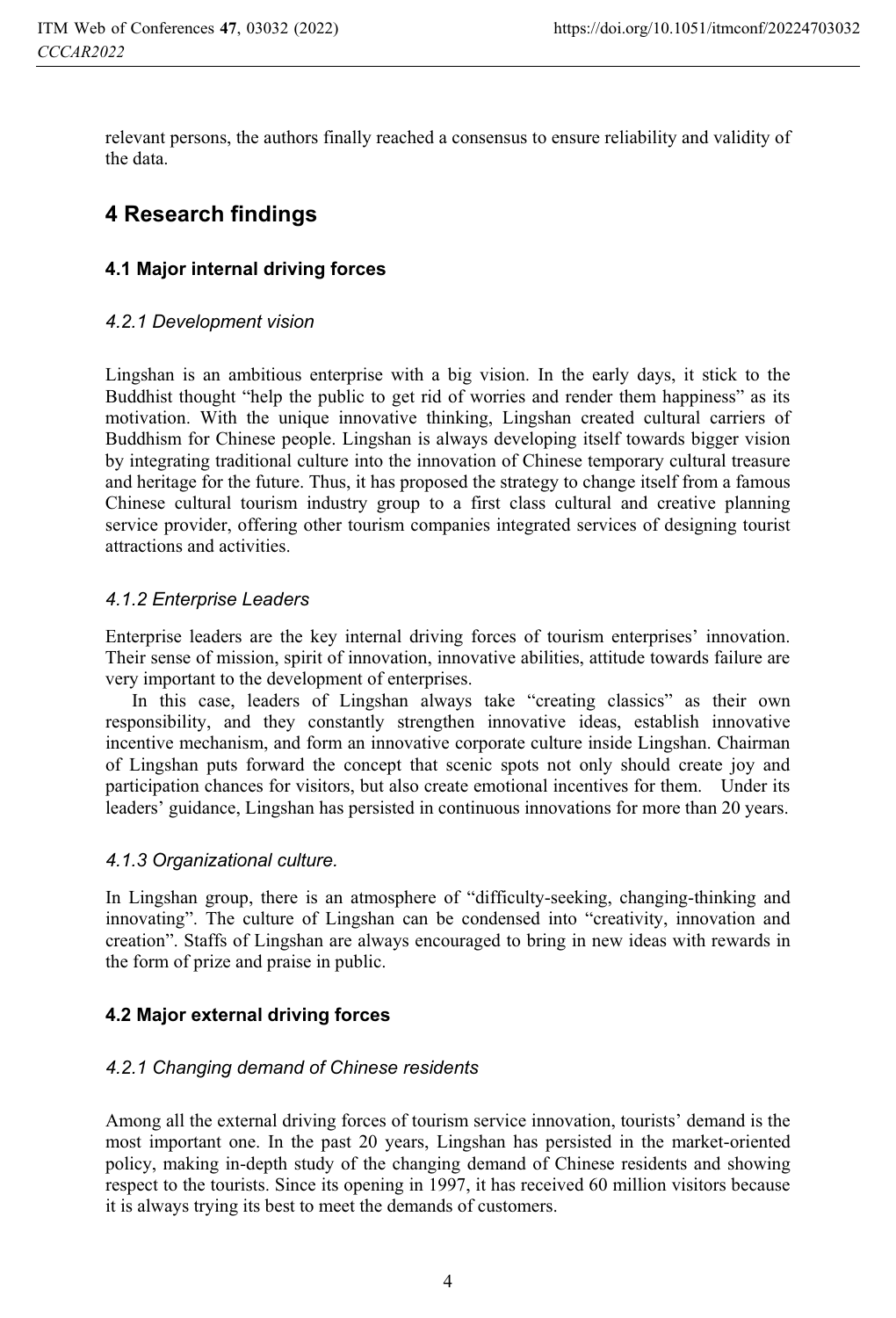#### *4.2.2 Demand of the local government to enhance municipal influence*

The Wuxi municipal government believed that Lingshan Grand Buddha is not just a tourism project, but also the strategic measure for development of the city. In addition to the ticket income, Lingshan makes a positive interaction with other related industries, such as real estate and finance, and it participates in the global Buddhist Convention and Exhibition, becoming an important global Buddhist tourism center, which makes Wuxi well-known in the world.

#### *4.2.3 Competitive pressure of surrounding attractions*

Continuous innovations of other tourism enterprises in Wuxi have produced a sustained driving force for Lingshan. The tourism industry in Wuxi is showing an atmosphere of innovation, and the competition here is tougher than any other places in China. Driven by local peers, Lingshan is not willing to lag behind, so it always keeps on service innovations.

# **5 Discussion and conclusion**

Firstly, in China's tourism enterprises, especially large-sized state-owned ones, the most powerful driving force for innovation comes from the government's policies. From scratch, the support of the government has been the most powerful driving force and the most solid guarantee for Lingshan's innovations. Because they believe the investment will yield huge returns. In fact, Lingshan has brought in tens of billions of dollars for related industries and good reputations for Wuxi.

Secondly, although the service innovation of tourism enterprises is activated by the government, the success of innovations depends on the market demand. For tourism enterprises, service innovation should fulfill tourists' instinct needs [21]. If the new service fails to meet the tourists' demand, it will not be accepted by the tourists; and that will be a waste of time and money. The success of Lingshan lies in its new, attractive, and surprising services that meet the demand of tourists.

Thirdly, compared with the situation in developed countries, leaders of Chinese enterprises play a more critical role in service innovation[22]. Leaders promote knowledge exchange among members of the organization, and facilitate the dissemination of information and ideas within the organization. They also promote organizational learning and innovation by appreciating and rewarding collaborative activities, therefore improving innovative outcomes[23].

# **6 Research limitation**

The case study is conducted in Wuxi, which has a unique cultural and economic environment in China. The generalizability of our findings to China's tourism enterprises will need to be confirmed with additional studies in different places to take account of the differences in culture and economy. In the future, further researches about service innovations of different types of tourism enterprises in different regions are needed to be done.

This research is supported by Cyan Plan for Excellent Teacher Cultivation of Wuxi City College of Vocational Technology (0730501041).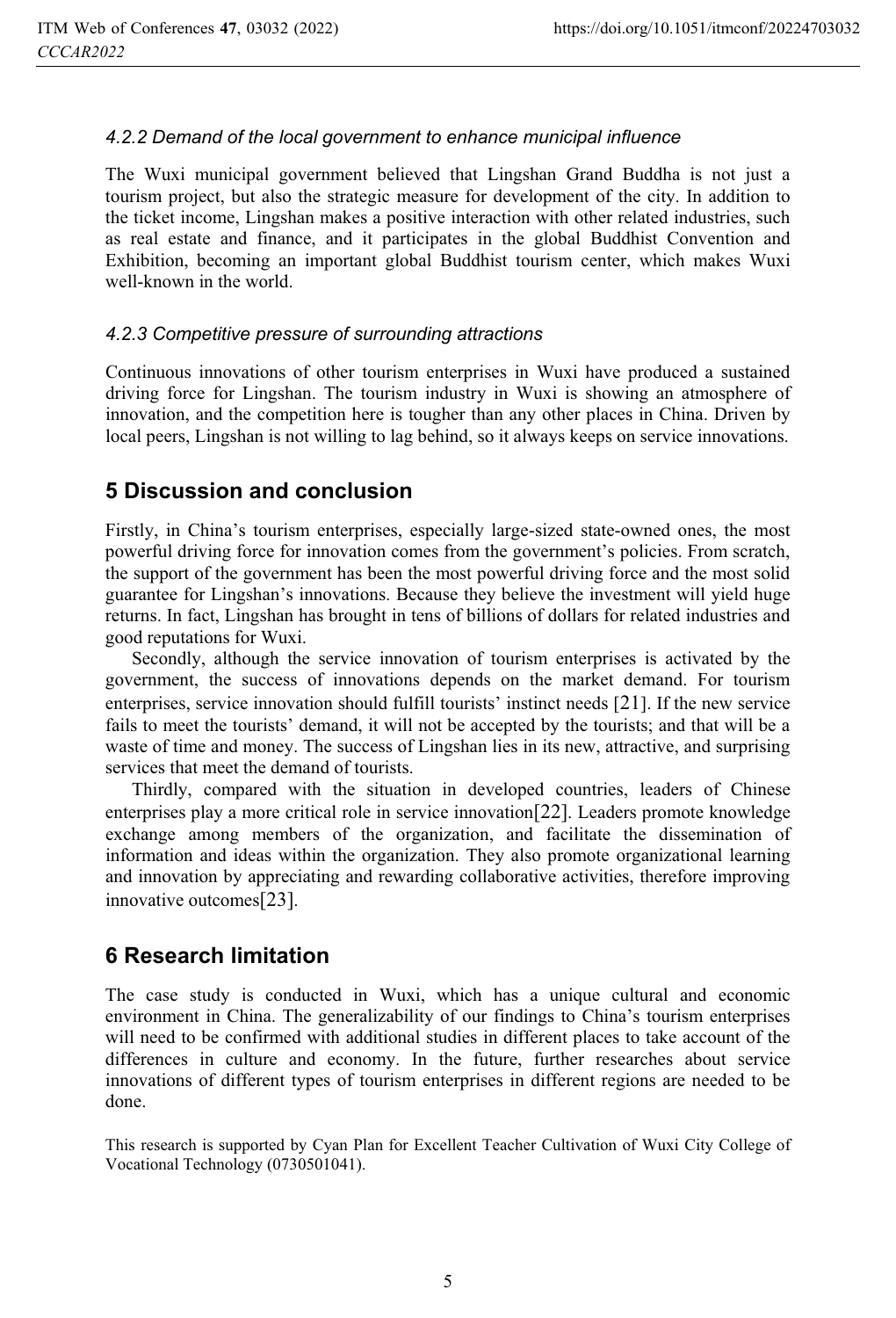# **References**

- 1. Camison C. and Monfort-Mir V. M. 2012 Measuring Innovation in Tourism from the Schumpeterian and the Dynamic Capabilities Perspectives. Tourism Management vol 33 p776-789
- 2. Drew Martin, Anders Gustafsson, Sunmee Cho 2016 Service Innovation, Renewal, and Adoption/Rejection in Dynamic Global Contexts. Journal of Business Research vol 69 p2397–2400
- 3. Hsieh, Y. H., and Y. H. Chou 2018 Modeling the impact of service innovation for small and medium enterprises: A system dynamics approach. Simulation Modelling Practice & Theory p82,84-102
- 4. M. Weng, J. Ha, Y. Wang, C. Tsai 2012 A Study of the relationship among service innovation, customer value and customer satisfaction: an empirical study of the hotel industry in Taiwan. International Journal of Organizational Innovation vol 44 p98–112
- 5. Hertog, P. D., Gollouj, F. and Segers, J.2011 Measuring Innovation in a "low-tech" Service Industry: the case of the Dutch Hospitality Industry. Service Industries Journal vol 31 p1429-1449
- 6. T.H. Aas, P.E. Pedersen 2011 The Impact of Service Innovation on Firm-level Financial Performance. The Service Industries Journal vol 31 p2071–2090
- 7. Caruana, A. , M. Ewing , and L. Pitt 2015 Service Reliability and the Market Orientation- Performance Link. Springer International Publishing
- 8. Weiermair K. 2004 Product Improvement or Innovation: What is the Key to Success in Tourism? OECD. Innovation and Growth in Tourism. Paris: OECD
- 9. Hjalager A. M.1997 Innovation Patterns in Sustainable Tourism-an Analytical Typology. Tourism Management vol 18 p 35-41
- 10. Sundbo, and Jon 1997 Management of Innovation in Services. Service Industries Journal vol 17 p432-455
- 11. Gallouj F., Weinstein O.1997 Innovation in Services. Research Policy vol 26 p537-556
- 12. Hertog P. D. 2000 Knowledge-intensive business services as co-producers of innovation, international journal of innovation management vol 4 p491-528
- 13. Santoro, G., et al. 2018 The Internet of Things: Building a knowledge management system for open innovation and knowledge management capacity. Technological Forecasting and Social Change,S0040162517302846
- 14. Hall, Willianms. 2008 Tourism and Innovation. London: Rout-ledge
- 15. Sundbo, J. , and F. Gallouj 1998 Innovation in services in seven European countries: the results of work packages 3-4 of the SI4S project.Working Papers
- 16. Hipp C, Grupp H. 2005 Innovation in the service sector: the demand for service-specific innovation measurement concepts and typologies. Res Policy vol34 p517–535
- 17. Wang Tian, Zhong Xianwen 2005 Research on Service Innovation Model Based on Dynamic Model. Science and Technology Management vol 26 p72-83
- 18. Eisenhardt, K.M.1989 Building Theories from Case Study Research. Academy of Management Review vol 14 p532-550
- 19. Rober K. Yin 2003 Case Study Research: Design and Methods(3rd ed). London:Sage Publications, Inc.